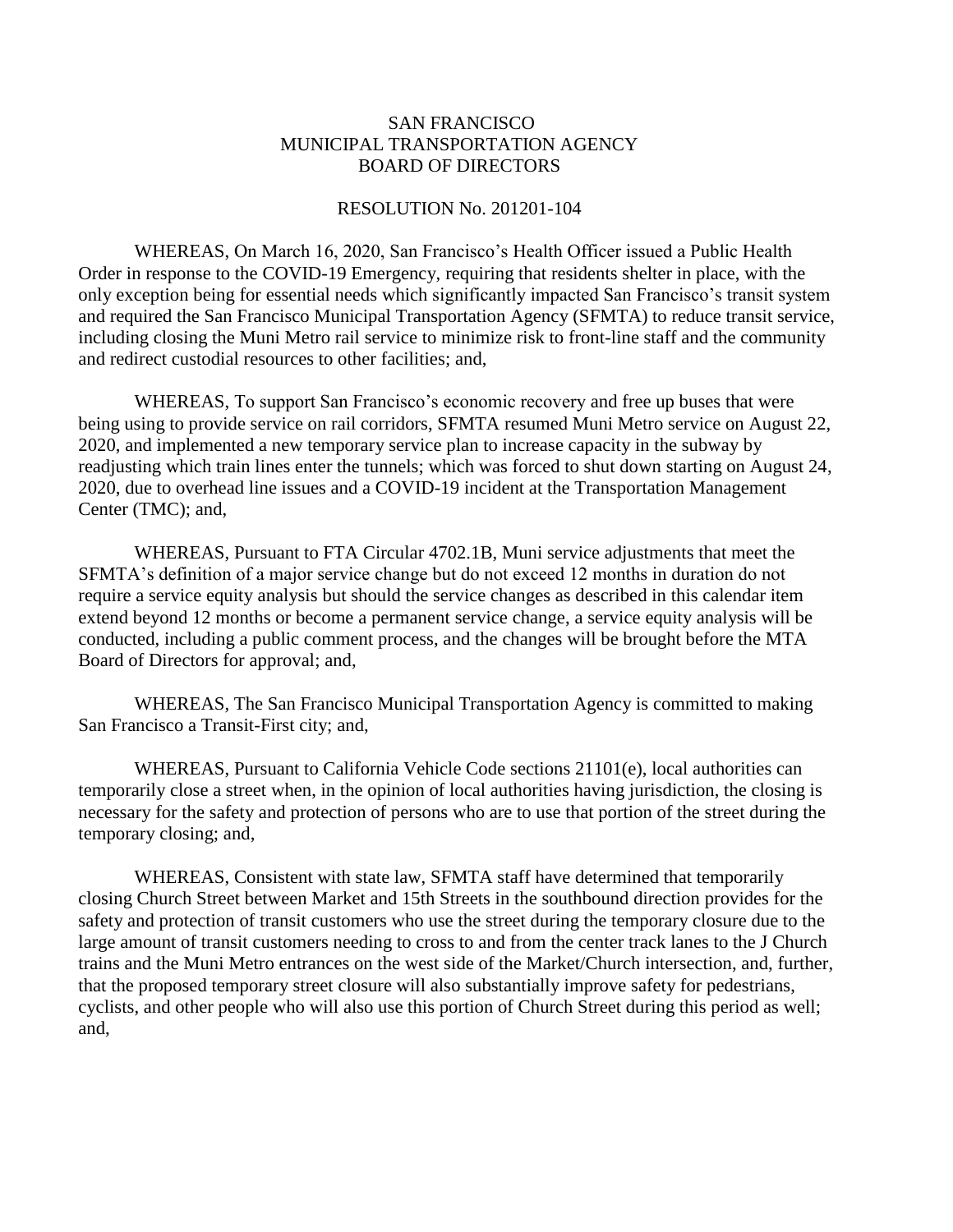WHEREAS, Based on public feedback, the SFMTA implemented minor parking and traffic modifications which allow the return of modified bus service for the 37 Corbett and the 48 Quintara-24<sup>th</sup> Street (Bus Terminal and Route Improvements); and,

WHEREAS, Based on public feedback, the SFMTA is proposing to implement minor parking and traffic modifications which allow the return of modified bus service for the 27 Bryant, 33 Ashbury-18<sup>th</sup> Street, and 55 Dogpatch along with the creation of a temporary 15 Bayview-Hunters Point Express (BHPX) route (Bus Changes January 2021); and,

WHEREAS, In order to accommodate safe and accessible transfers required by this new temporary service plan, the SFMTA implemented the West Portal LK Temporary Transfer Project and Phase One of the J Church Temporary Transfer Improvements Project (Rail Transfer Projects) as follows:

- A. TEMPORARY ROAD CLOSURE EXCEPT FOR MUNI, PARATRANSIT, TAXIS, BICYCLES, AND COMMERCIAL VEHICLES – Church Street, southbound, from Market Street to 15th Street
- B. ESTABLISH TOW AWAY NO STOPPING ANY TIME and ESTABLISH BUS ZONE - Church Street, west side, from Market Street to 199 feet southerly; Church Street, east side, from Duboce to 185 feet southerly
- C. ESTABLISH 30 MINUTE COMMERICAL LOADING AT ALL TIMES– Church Street, east side, from 45 feet to 105 feet north of 15<sup>th</sup> Street; Church Street, east side, from 126 feet to 188 feet north of 15<sup>th</sup> Street; Church Street, west side, from 15th Street to 163 feet northerly
- D. ESTABLISH RIGHT TURN ONLY EXCEPT MUNI, PARATRANSIT, TAXIS, BICYCLES, AND COMMERCIAL VEHICLES– Southbound Church Street at Market Street
- E. ESTABLISH NO RIGHT TURN EXCEPT MUNI, PARATRANSIT, TAXIS, BICYCLES, AND COMMERCIAL VEHICLES– Eastbound Market Street at Church Street
- F. ESTABLISH NO LEFT TURN– Westbound Market Street at Church Street
- G. ESTABLISH– GREEN ZONE, AT ALL TIMES –Church Street, east side, from 5 feet to 45 feet north of 15<sup>th</sup> Street; Church Street, east side, from 105 feet to 126 feet north of 15<sup>th</sup> Street
- H. ESTABLISH GREEN ZONE, 9AM TO 6PM, MONDAY THROUGH SATURDAY– 15th Street, north side, from Church Street to 20 feet westerly; 15th Street, south side, from 10 feet to 30 feet east of Church Street
- I. ESTABLISH– GREEN METERS, 15-MINUTE TIME LIMIT, 9AM TO 6PM, MONDAY THROUGH SATURDAY– Market Street, south side, from 131 feet to 149 feet west of Church Street
- J. ESTABLISH TOW AWAY NO STOPPING ANY TIME– Church Street, west side, from 225 feet to 265 feet north of 14th Street
- K. ESTABLISH COMMERICAL LOADING 8 AM to 11 AM, MONDAY TO SATURDAY– Church Street, west side, from 289 feet to 319 feet north of 14th Street
- L. RESCIND BUS ZONE Ulloa Street, south side, from West Portal Avenue to 75' easterly
- M. ESTABLISH NO STOPPING FIRE LANE–Ulloa Street, south side, from West Portal Avenue to 20' easterly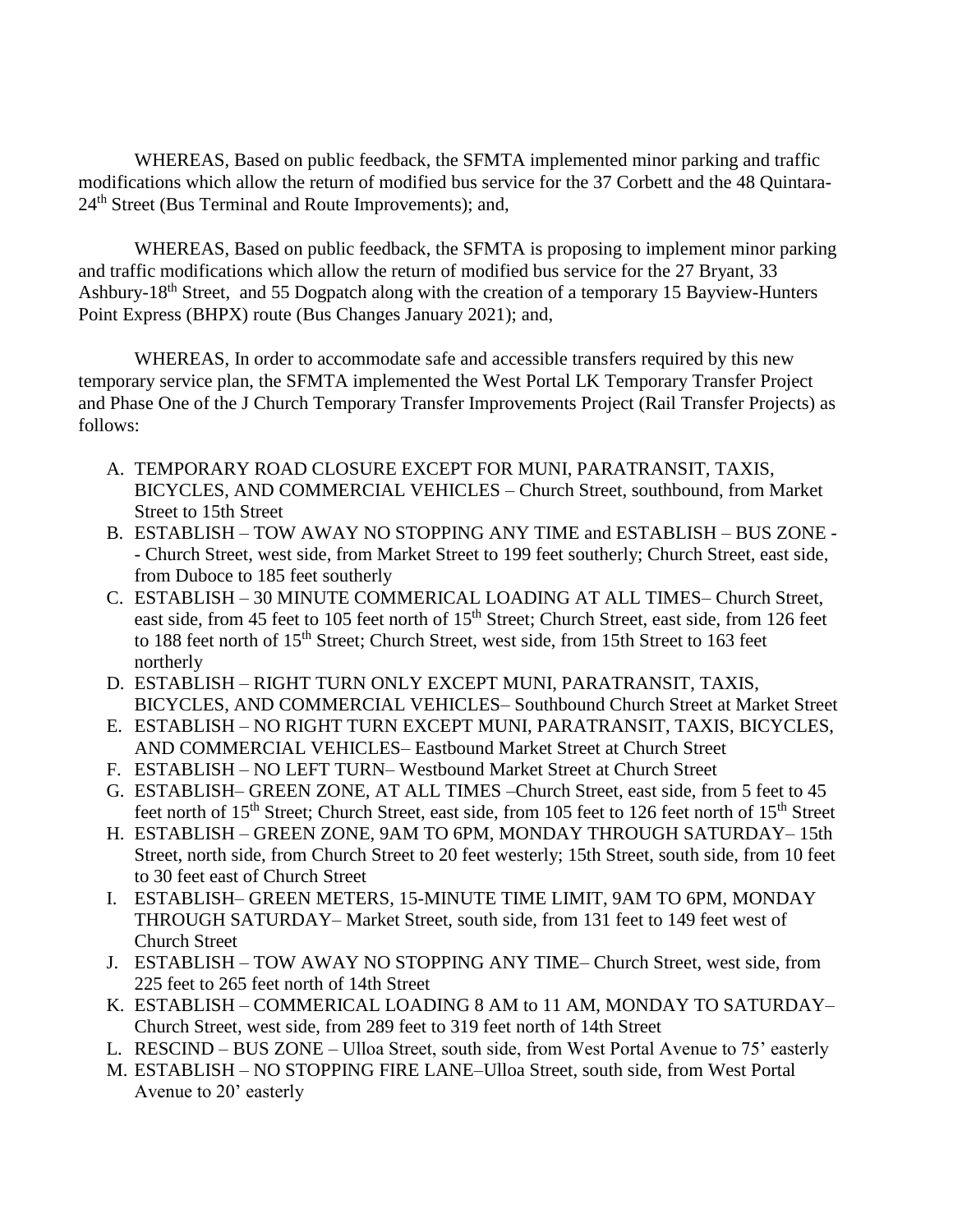- N. ESTABLISH WHITE ZONE 7 AM 7 PM, MONDAY THROUGH SATURDAY– Ulloa Street, south side, from 20' to 75' east of West Portal Avenue
- O. ESTABLISH TRANSIT ZONE– Ulloa Street, south side, from West Portal Avenue to Wawona Street; Ulloa Street, north side, from Lenox Way to Wawona Street; Vicente Street, north side, from 21' to 40' west of West Portal Avenue; Ulloa Street, north side, from 10' to 55' west of Wawona Street
- P. ESTABLISH WHITE ZONE– Lenox Way, from 20 to 45' north of Ulloa Avenue
- Q. ESTABLISH GREEN ZONE– Lenox Way, from 45' to 90' north of Ulloa Avenue
- R. ESTABLISH NO LEFT TURN– Lenox Way, southbound at Ulloa Avenue
- S. ESTABLISH -- BUS ZONE– Parkridge Drive, west side, 40 feet to 100 feet north of Burnett Avenue.
- T. ESTABLISH -- RIGHT TURN ONLY EXCEPT MUNI– 11th Street, northbound, at Market Street.
- U. ESTABLISH—RED ZONES– Diamond Street, east side, from Clipper Street to 10 feet northerly; Diamond Street, west side, from Clipper Street to 5 feet northerly; Clipper Street, north side, from Diamond Street to 20 feet westerly; Clipper Street, south side, from Diamond Street to 10 feet westerly;  $24<sup>th</sup>$  Street, south side, from Diamond Street to 17 feet easterly.
- V. ESTABLISH BUS ZONE Bayshore Boulevard, east side, Blanken Avenue to Arleta Avenue; Arleta Avenue, south side, from San Bruno Avenue to 50 feet westerly; Northridge Road, south side, from Ingalls Street to 130 feet easterly; Palou Avenue, south side, from 3<sup>rd</sup> Street to 115 feet westerly Jones Street, west side, from Ellis Street to 80 feet southerly; Jones Street, west side, from Turk Street to 80 feet southerly; Leavenworth Street, east side, from Turk Street to 80 feet northerly; Jackson Street, north side, from Van Ness Avenue to 80 feet westerly; Pacific Avenue, south side, from 15 feet to 60 feet west of Van Ness Avenue
- W. ESTABLISH RED ZONE –Tennessee Street, west side, from 9 feet to 29 feet south of 20th Street; Pennsylvania Avenue, east side, from 22nd Street to 25 feet northerly; 22nd Street, north side, from 12 feet to 32 feet west of Tennessee Street; 20th Street, south side, from Connecticut Street to 20 feet easterly; Connecticut Street, west side, from 12 feet to 30 feet north of 20th Street; Connecticut Street, east side, from 20th Street to 16 feet northerly; Rutland Street, east side, from Visitacion Avenue to 20 feet northerly; Rutland Street, east side, from Leland Avenue to 20 feet southerly; Rutland, east side, from Leland Avenue to 20 feet northerly; Arleta Avenue, south side, from Rutland Street to 10 feet easterly; Keith Street, east side, from Palou Avenue to 20 feet northerly; Palou Avenue, north side, from Keith Street to 10 feet westerly; Newcomb Avenue, south side, from Keith Street to 10 feet easterly; La Salle Avenue, south side, from Newcomb Avenue to 20 feet easterly; Northridge Road, north side, from Ingalls Street to 20 feet easterly; Kirkwood Avenue, north side, from Donahue Street to 20 feet westerly; Kirkwood Avenue, south side, from Donahue Street to 20 feet westerly; Donahue Street, west side, from Jerrold Avenue to 10 feet southerly; Ingalls Street, east side, from Palou Avenue to 20 feet northerly; Palou Avenue, north side, from Ingalls Street to 5 feet westerly; Noe Street, west side, from  $18<sup>th</sup>$  Street to 20 feet southerly; 19<sup>th</sup> Street, both sides, from Noe Street to 20 feet westerly; Diamond Street, both sides, from 19<sup>th</sup> Street to 20 feet northerly; Diamond Street, east side, from 18<sup>th</sup> Street to 40 feet southerly; Diamond Street, west side, from Market Street to 20 feet southerly; Sanchez Street, both sides, from 18<sup>th</sup> Street to 20 feet northerly
- X. ESTABLISH—BUS FLAG STOP—20<sup>th</sup> Street, south side, at Pennsylvania Avenue;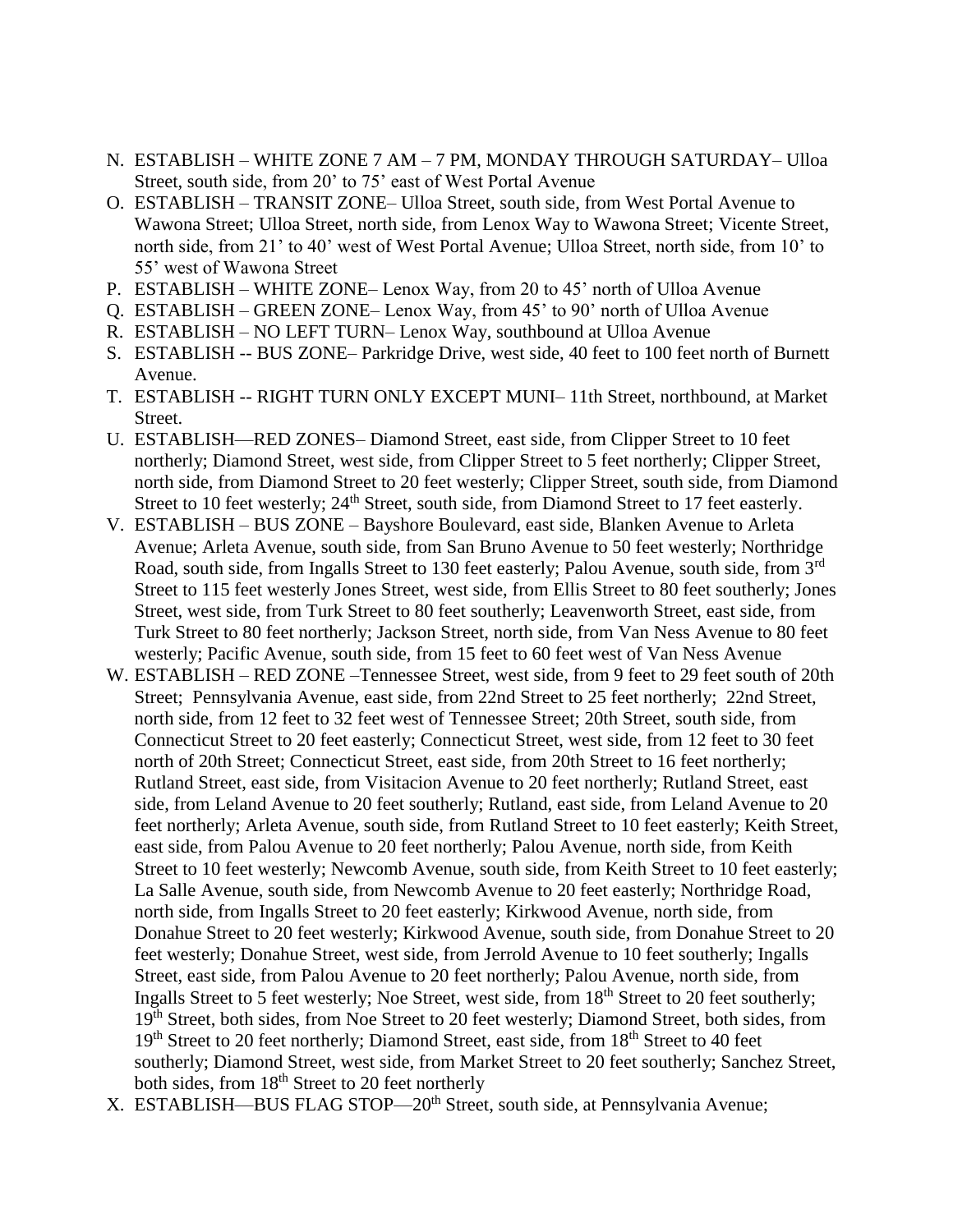Pennsylvania Avenue, east side, at 20<sup>th</sup> Street; 20<sup>th</sup> Street, south side, at Missouri Street; 20<sup>th</sup> Street, north side, at Missouri Street; and,

WHEREAS, The temporary improvements of the Rail Transfer Projects project shall include a thorough and transparent evaluation process to determine the effectiveness of the changes, including soliciting stakeholder feedback, collecting and analyzing safety and performance data, and posting evaluation results on the SFMTA website; and,

WHEREAS, The proposed parking and traffic modifications will be temporary in nature and will expire 120 days after the termination or expiration of the COVID-19 State of Emergency; and,

WHEREAS, The proposed rail transfer projects and the bus terminal and route improvements are subject to the California Environmental Quality Act (CEQA); CEQA provides a statutory exemption from environmental review for emergency projects pursuant to Public Resources Code Section 21080(b)(4) and Title 14 of the California Code of Regulations Section 15269 and for specified mass transit projects pursuant to Public Resources Code Section 21080(b)(10) and Title 14 of the California Code of Regulations Section 15275; and,

WHEREAS, The Planning Department determined, on August 12, 2020, that the rail transfer projects (Case Number 2020-007183ENV) and, on August 14, 2020, that the bus terminal and route improvement changes (Case Number 2020-007286ENV), and on November 12, 2020, that the Bus Changes January 2021 are statutorily exempt from CEQA pursuant to Public Resources Code Section 21080(b)(4) and Title 14 of the California Code of Regulations Section 15269, and Public Resources Code Section 21080(b)(10) and Title 14 of the California Code of Regulations Section 15275; and,

WHEREAS, On November 13, 2020, the Planning Department determined that the proposed modifications to the rail transfer changes (Case Number 2020-007183ENV) did not constitute a substantial modification and no further environmental review is necessary; and,

WHEREAS, Copies of the CEQA determinations are on file with the Secretary to the SFMTA Board of Directors and may be found in the records of the Planning Department at sfplanning.org and 49 South Van Ness Avenue in San Francisco, and is incorporated herein by reference; and,

WHEREAS, The public has been notified about the proposed improvements and has been given the opportunity to comment on those improvements through the public hearing process; and,

WHEREAS, Final SFMTA decisions, whether made by the City Traffic Engineer or the SFMTA Board, can be reviewed by the Board of Supervisors pursuant to Ordinance 127-18 and SFMTA staff have determined that items C, G, H, I, K, N, P, and Q are such final SFMTA decisions; and, now, therefore, be it

RESOLVED, Pursuant to California Vehicle Code sections 21101(e), the SFMTA Board finds that temporarily closing Church Street between Market and 15th Streets in the southbound direction to through traffic provides for the safety and protection of transit customers who use the street during the temporary closure due to the large amount of transit customers needing to cross to